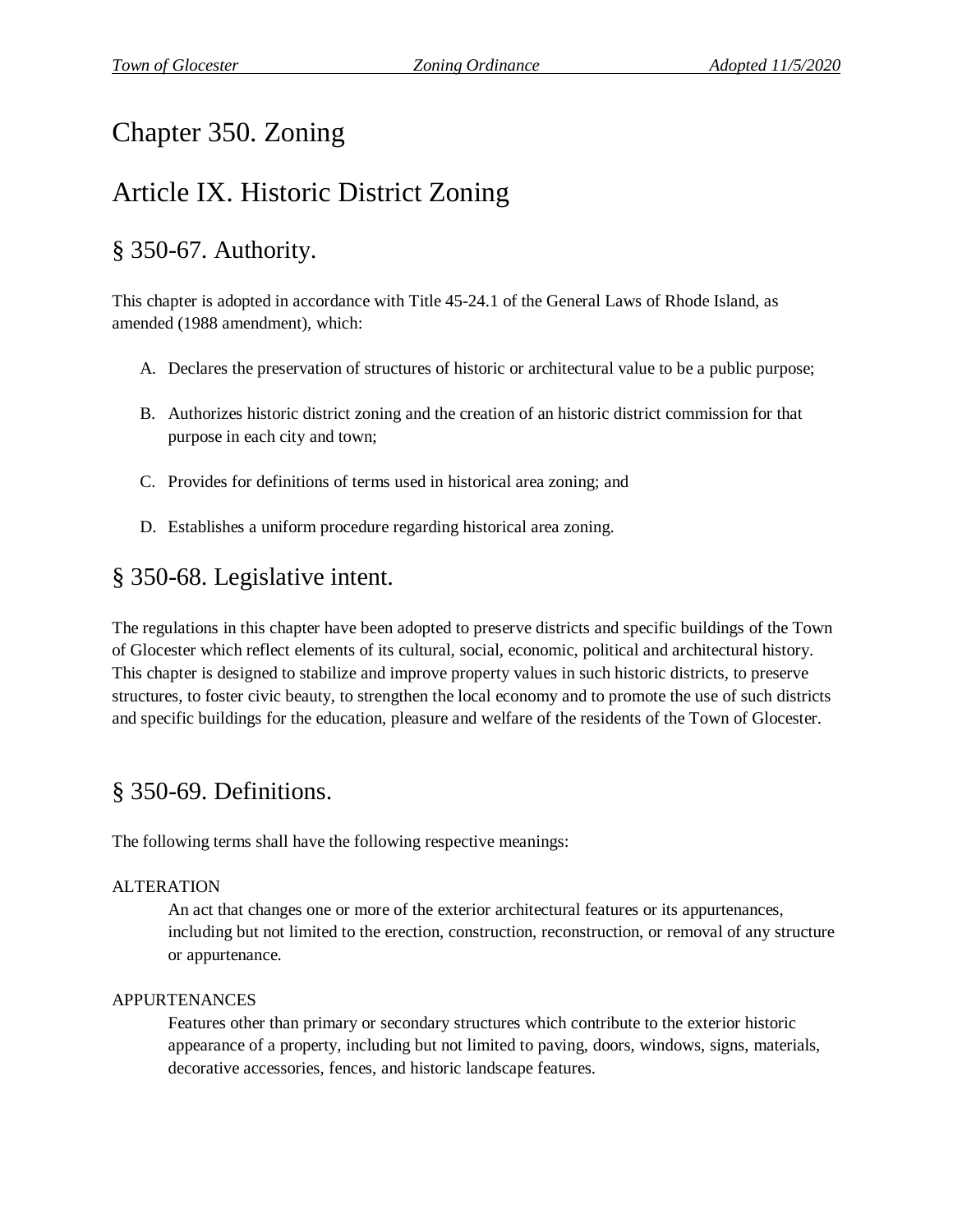#### CERTIFICATE OF APPROPRIATENESS

A certificate issued by the Glocester Historic District Commission indicating approval of plans for alteration, construction, repair, removal, or demolition of any structure or appurtenances of a structure within an historic district.

#### **CONSTRUCTION**

The act of adding to an existing structure or erecting a new principal or accessory structure or appurtenances to a structure, including but not limited to buildings, extensions, outbuildings, fire escapes, and retaining walls.

#### DEMOLITION

An act or process that destroys a structure or its appurtenances in part or in whole.

#### HISTORIC DISTRICT

A specific division of a city or town as designated by ordinance of the Town of Glocester pursuant to this chapter. An historic district may include one or more structures.

#### REMOVAL

A relocation of a structure on its site or to another site.

#### REPAIR

A change meant to remedy damage or deterioration of a structure or its appurtenances.

#### STRUCTURE

Anything constructed or erected, the use of which requires permanent or temporary location on or in the ground, including but not limited to buildings, gazebos, billboards, outbuildings, decorative and retaining walls, and swimming pools.

### § 350-70. Designation of Historic Districts.

- A. For purposes of this chapter, the boundaries of Historic Districts are established as shown on a map entitled "Historic District Designation Map," which designation map is filed in the office of the Glocester Town Clerk. Such designation map is hereby incorporated as a part of this chapter.
- B. It is the intent of this article that historic property owned by the Town of Glocester within the boundaries of designated historic districts as shown on the Historic District Designation Map shall not be exempt from the provisions of this chapter.

### § 350-71. Historic District Commission.

A. Establishment. There is hereby established an Historic District Commission to carry out the purpose of this article.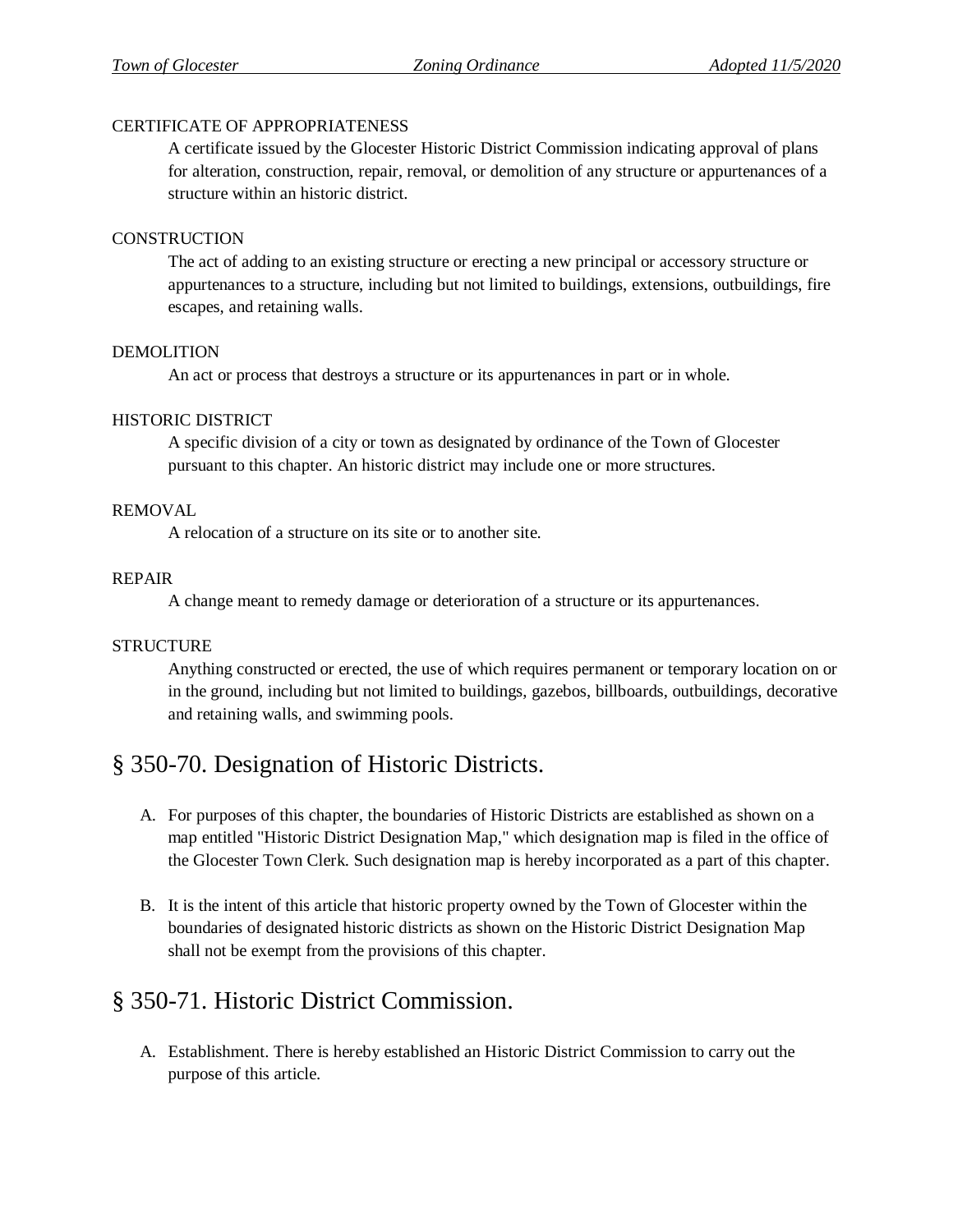- B. Membership and appointment.
	- 1. The Commission shall consist of seven qualified members, electors of the Town of Glocester, to be appointed by the Town Council. Members shall be appointed for three-year terms, except that the initial appointments of some of the members shall be for less than three years to the end that the initial appointments shall not reoccur at the same time. Members shall be eligible for reappointment.
	- 2. At least four members of the Commission shall have a demonstrated knowledge or interest in historic preservation (such as, but not limited to, architect, owner of an historic home, or builder versed in historic restoration).
	- 3. The Town Council shall have the right to name an auxiliary member to the Commission in addition to the regular members, which auxiliary member shall sit as an active member, upon the request of the Chairman of the Commission when and if a regular member of the Commission is unable to serve at any meeting of the Commission.
	- 4. In the event of a vacancy on the Commission, the Town Council shall make an interim appointment, for the remainder of the unexpired term. Vacancies on the Commission shall be filled within 60 days.
- C. Organization of the Commission.
	- 1. The Commission shall organize annually and, by election, shall select from its membership a Chairman, Vice Chairman, and a Secretary.
	- 2. The Commission shall:
		- a. Adopt and publish all rules and regulations necessary to carry out its functions under the provisions of this article. Such rules and regulations and any additions and amendments thereto shall be submitted to the Council for its approval and shall, thereon, become part of this chapter; and
		- b. Adopt and publish standards and guidelines (which shall use as a guide the Secretary of the Interior's Standards and Guidelines for Rehabilitating Historic Buildings, 36 CFR 671, as amended), within six months following the adoption of this article to inform Historic District residents, property owners, and the general public of those criteria by which the Commission shall determine whether to issue a certificate of appropriateness. The Commission may from time to time amend these standards as reasonably necessary, and it shall publish all such amendments
	- 3. Conduct of business.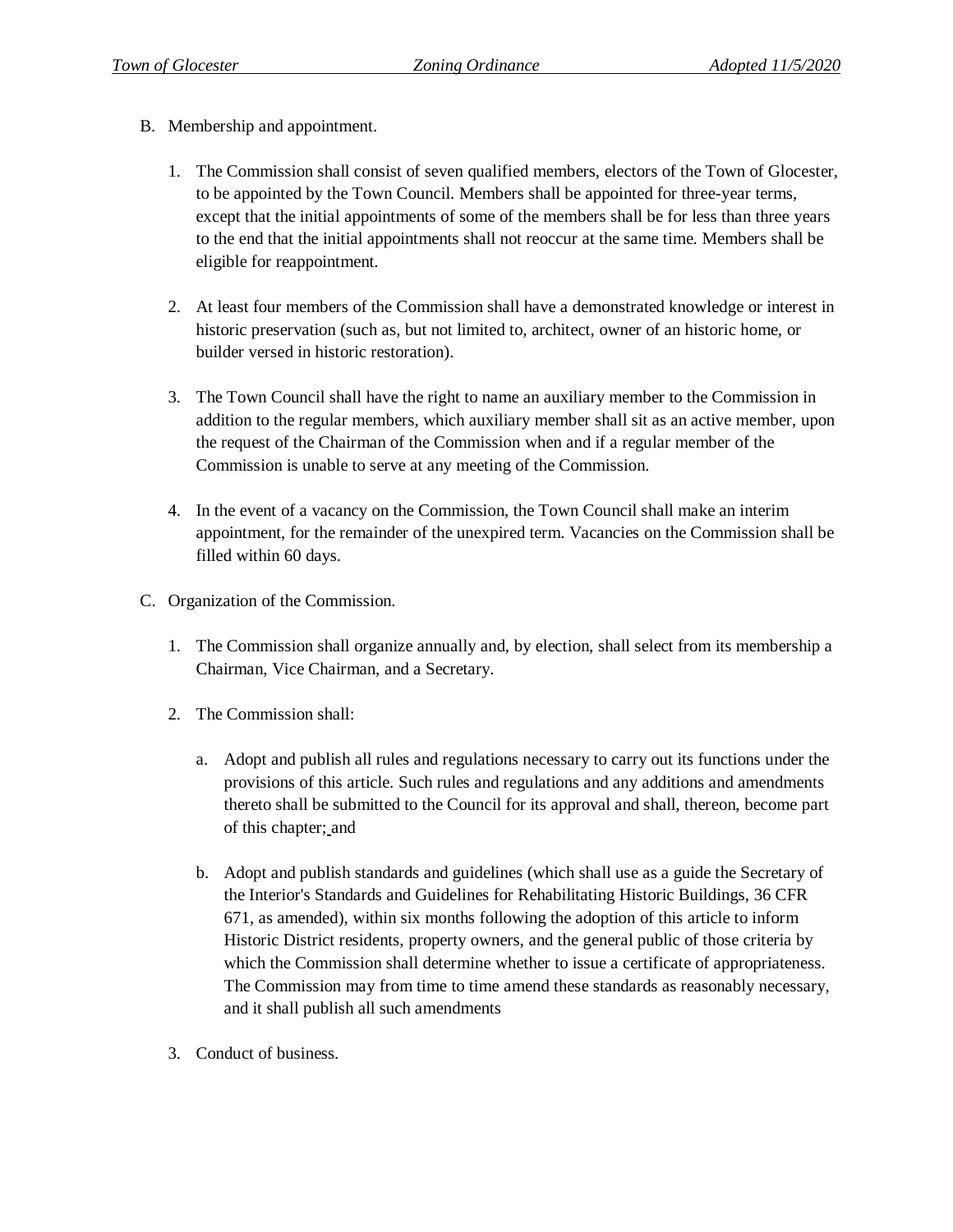- a. The Chairman shall preside over all Commission meetings and shall have the right to vote.
- b. The Vice-Chairman shall, in the case of absence or disability of the Chairman, perform the duties of the Chairman.
- c. All meetings of the Historic District Commission shall be open to the public and any person, organization or duly authorized representative shall be entitled to appear and be heard on any matter before the Historic District Commission reaches its decision. All meetings shall be posted in accordance with the open meetings laws of the State of Rhode Island.
- d. The Secretary shall keep a record of all resolutions, proceedings, finding of fact, decisions and actions, and such record shall be on file for public view at the office of the Glocester Town Clerk.
- e. Five members shall constitute a quorum and the concurring vote of a majority, but not less than four of the members present, shall be necessary for either approval or rejection of any plans before the Commission for review and for establishing or amending Commission rules, regulations and standards of review.

### § 350-72. Authority and Procedures.

- A. Reviewable actions. The Historic District Commission shall review all plans for new construction on any existing lot or lots, including window replacements, paint color changes and any construction, alteration, removal or demolition of a structure affecting the exterior appearance of any structure, including appurtenances within the Historic District. The Historic District Commission shall have the authority to review and approve such plans before a building or demolition permit is issued.
- B. General Procedures
	- 1. Before a property owner may authorize or commence construction, alteration, repair, removal or demolition affecting the exterior appearance of a contributing structure or its appurtenances within any designated Historic District, the owner must apply for and receive a certificate of appropriateness from the Commission approving such construction, alteration, repair, removal or demolition.
	- 2. A certificate of appropriateness is necessary for all new construction on any existing lot or lots, including window replacements, paint color changes and any construction, alteration, removal or demolition of a structure affecting the exterior appearance of any structure, including appurtenances within the Historic District. A certificate of appropriateness is required before the issuance of a building permit.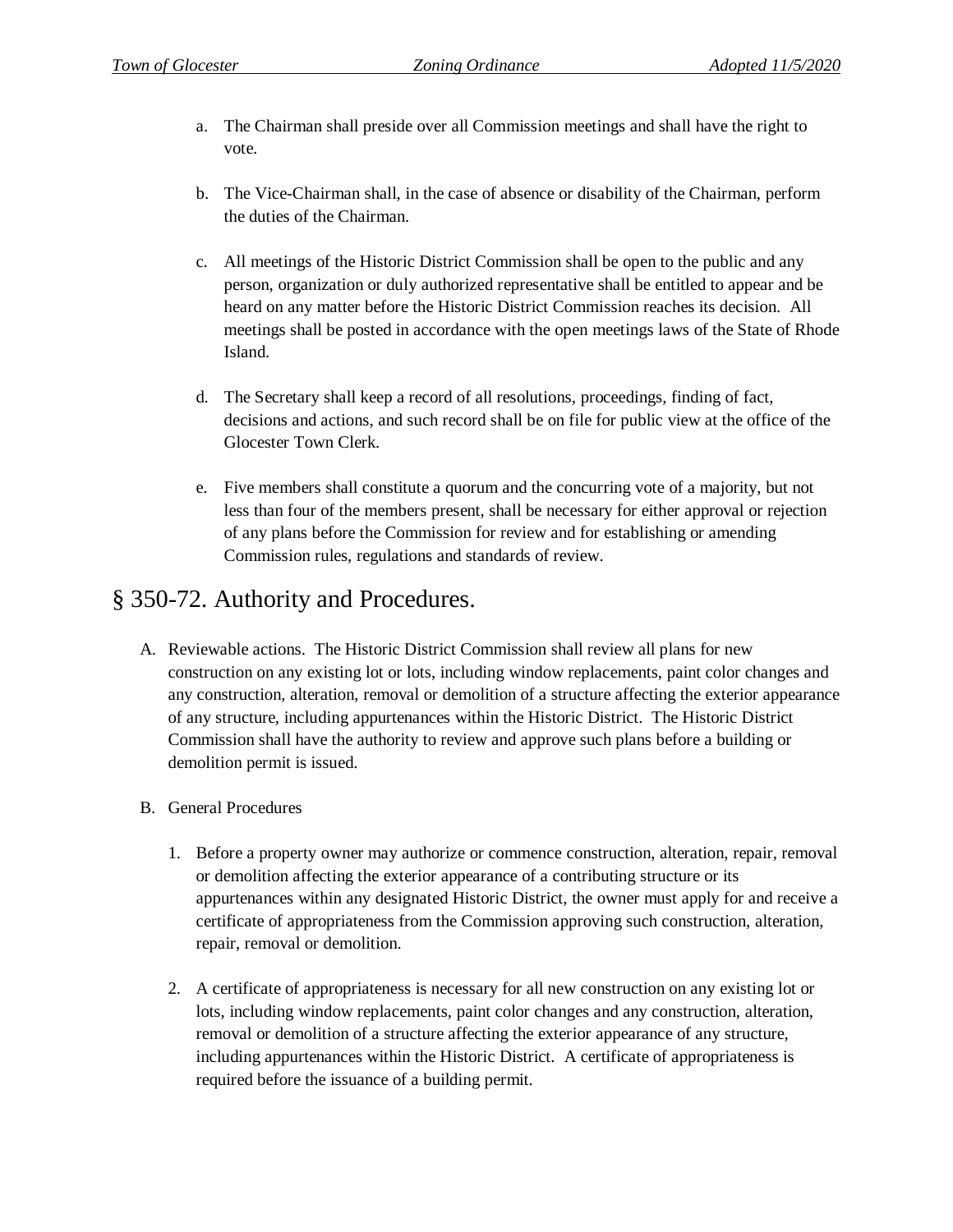- 3. In applying for a certificate of appropriateness, a property owner must comply with the application procedures as established by the Commission pursuant to Chapter 45-24.1 of the General Laws, as amended, and the provisions of this chapter.
- C. Application for certificate of appropriateness.
	- 1. Applications for certificate of appropriateness shall be filed with the Commission at the office of the Building Official, who shall determine if such application is complete and who shall forward complete applications, together with all maps, plans, and other data, to the Commission. Incomplete applications shall be returned to the applicant within seven working days of receipt by the Building Official.
	- 2. The Commission shall require the owner to submit information which is reasonably necessary to evaluate the proposed construction, alteration, repair, removal or demolition, including but not limited to site plans, elevation drawings, photographs or other information deemed appropriate by the Commission and set forth in the Commission's rules and regulations adopted pursuant to this article.
	- 3. In reviewing the applications and plans, the Commission shall give consideration to:
		- a. The historic and architectural significance of the contributing structure and its appurtenances;
		- b. The way in which the structure and its appurtenances, as existing or planned, contribute to the historical and architectural significance of the district;
		- c. The appropriateness of the general design, arrangement, texture, material and siting proposed in the plans; and
		- d. The Commission shall pass only on exterior features of a structure and its appurtenances and shall not consider interior arrangements.
	- 4. All decisions and recommendations of the Commission shall be in writing. The Commission shall articulate and explain the reasons and bases of each decision and recommendation on a record, and in the case of a decision not to issue a certificate of appropriateness, the Commission shall include the basis for its conclusion that the proposed activity would be incongruous with those aspects of the structure, appurtenances, or the district which the Commission has determined to be historically or architecturally significant. The Commission shall send a copy of the decision to the applicant.
	- 5. Any certificate of appropriateness granted by the HDC shall expire one year after the date of approval, unless the applicant shall have obtained a building permit and proceeded with the approved construction. An applicant's failure to proceed with approved construction with the one-year timeframe shall cause the certificate of appropriateness to become null and void.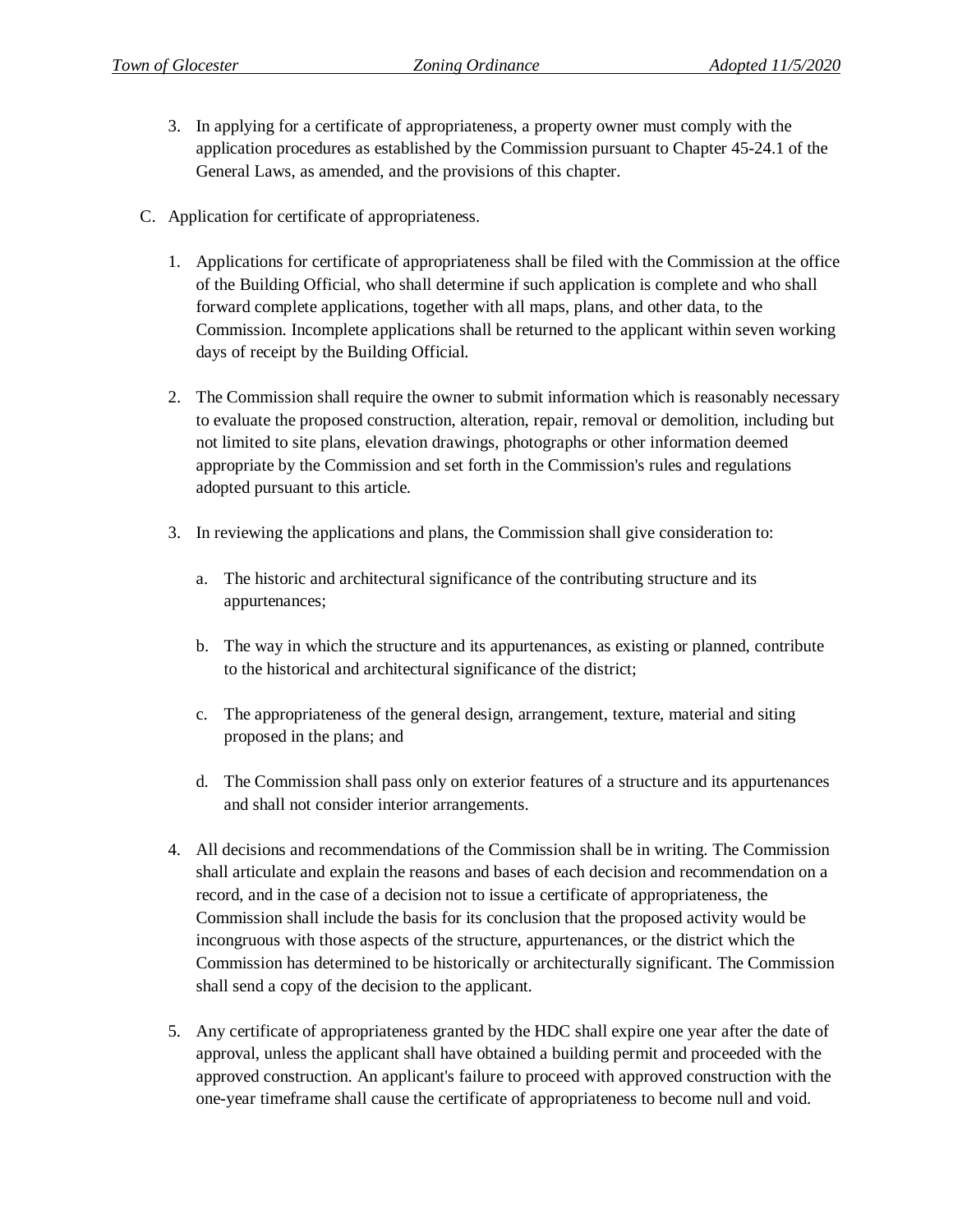- 6. An application for a certificate of appropriateness which has been denied by the HDC shall not be heard again for a period of one year from the date the application was denied, unless a majority of the HDC present at a meeting agrees to waive this requirement.
- D. Demolition of structures
	- 1. In addition to complete demolition of a structure, the following actions shall require a demolition permit and review by the Historic District Commission:
		- a. Removal of a roof including raising the overall height of a roof, rebuilding the roof to a different pitch, or addition another story to a building;
		- b. Removal of one side of a building;
		- c.Gutting of a building's interior to the point where the exterior features are impacted and;
		- d. Removal of more than 25% of a structure.
	- 2. In order to preserve the historic fabric of the Town, demolition of historic properties shall be discouraged. When reviewing an application for a certificate of appropriateness to demolish an historic structure or appurtenance, the Commission shall consider the following criteria, in addition to the provisions of the adopted Standards of Review:
		- a. the listing of a structure on the National Register of Historic Places and
		- b. the eligibility of the structure for listing on the National Register of Historic Places.
	- 3. When considering an application to demolish a significant historic building, the Commission shall assist the owner in identifying and evaluating alternatives to demolition, including an economically feasible plan for the preservation of the structure or sale of the structure on its present site.
	- 4. In addition to any other criteria, the Commission also shall consider whether there is a reasonable likelihood that some person or group other than the current owner is willing to purchase, move and preserve such structure, and whether the owner has made continuing bona fide and reasonable efforts to sell the structure to any such purchaser willing to move and preserve such structure.
	- 5. The Commission shall issue a certificate of appropriateness for the demolition of a contributing structure only if at least one of the following primary findings exists:
		- a.If the structure is deemed valuable to the Town, State or Nation, such that its loss will be a great loss to the Town, State or Nation, then in order for the GHDC to approve demolition, the structure must constitute a hazard to public safety, which hazard cannot be eliminated by economic means available to the owner, including sale of the structure to any purchaser willing to preserve the structure.
		- b.If the structure is deemed valuable for the period of architecture which it represents, or to the district as a whole, then at least one of the following requirements must be met
			- 1. Retention of such structure constitutes a hazard to public safety which hazard cannot be eliminated by the economic means available to the owner, including sale of the structure on its present site to any purchaser willing to preserve such structure; or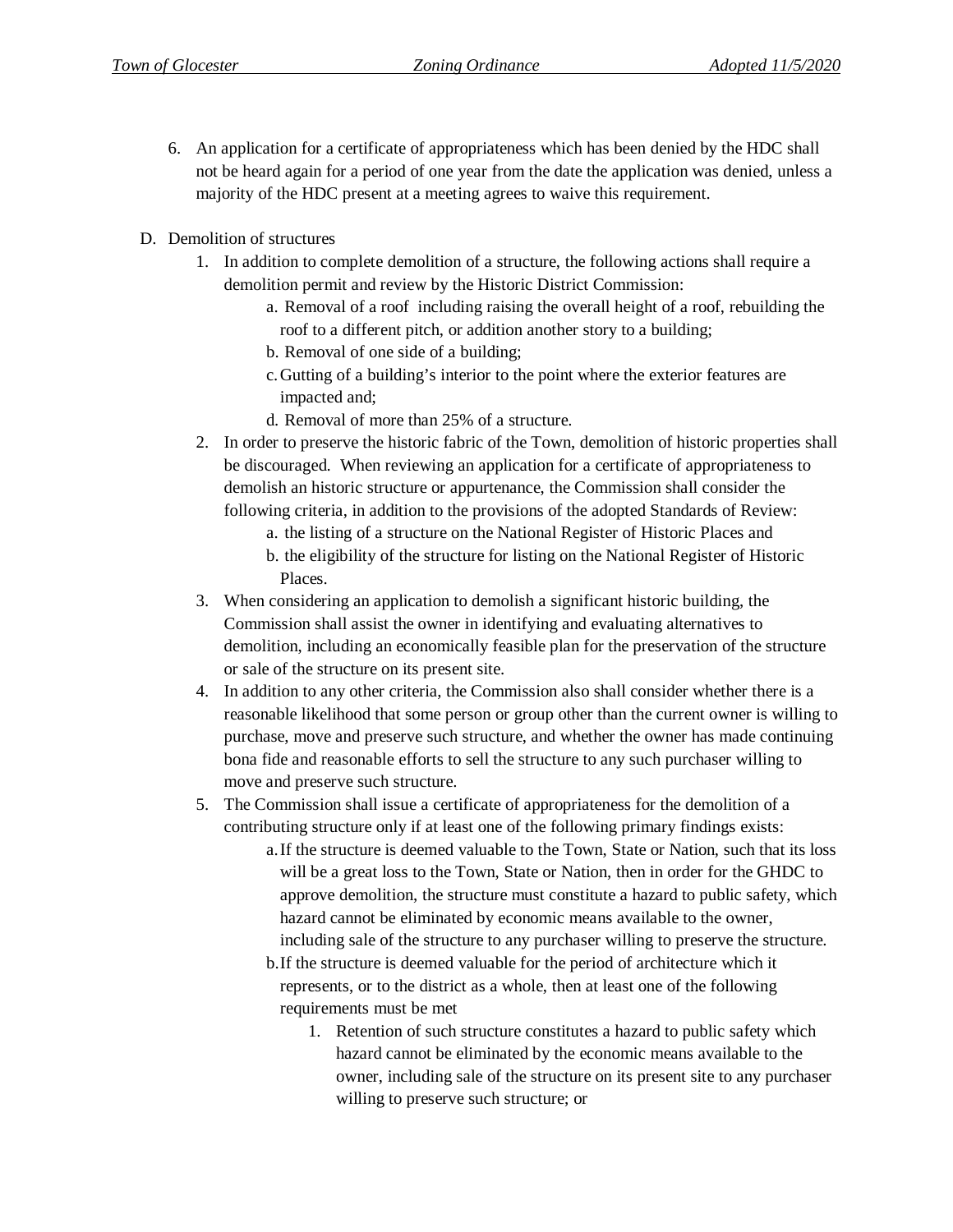- 2. Preservation of such structure is a deterrent to a major improvement program which will be of substantial benefit to the community; or
- 3. Preservation of such structure would cause undue or unreasonable financial hardship to the owner, taking into account the financial resources available to the owner including sale of the structure to any purchaser willing to preserve such structure; or
- 4. Preservation of such structure would not be in the general interest of the community.
- c.If the primary criteria have been met, then any or all of the following secondary criteria may be considered in deciding whether to approve or deny the application:
	- 1. The merit of the structure to be demolished.
	- 2. The effect of the demolition on the surrounding buildings.
	- 3. The effect of the demolition on the historic district as a whole.
	- 4. The value or usefulness of the proposed replacement structure to the community and the appropriateness of its design to the historic district.
	- 5. If the lot is to be left open, the impact of open space in that location and on the district as a whole.
	- 6. The effect of the demolition on the local economy.
	- 7. Whether the demolition will foster civic beauty.
	- 8. Whether the demolition will stabilize and improve property values in the district.
	- 9. The effect of the demolition on safeguarding the heritage of the Town, State or Nation.
	- 10. The effect of the demolition on promotion of the district for the education, pleasure and welfare of the citizens of the Town.
- d.If a structure is deemed non-contributing, the GHDC may consider any or all of the secondary criteria above in deciding whether to issue a Certificate of Appropriateness for demolition.
- 6. A certificate of appropriateness must be obtained prior to the issuance of a demolition permit.
- 7. Emergency demolition. The Commission shall approve an application for demolition when, in the opinion of the Building Official or Fire Chief, the building constitutes an imminent hazard to public safety.

## § 350-73. Failure of Commission to act.

The failure of the Commission to act within 45 days from the date of a completed application filed with it shall be deemed to constitute approval, unless an extension is agreed upon mutually by the applicant and the Commission. In the event, however, that the Commission shall make a finding of fact that the circumstances of a particular application require further time for additional study and information can be obtained within the aforesaid period of 45 days, then and in said event the Commission shall have a period of up to 90 days within which to act upon such application.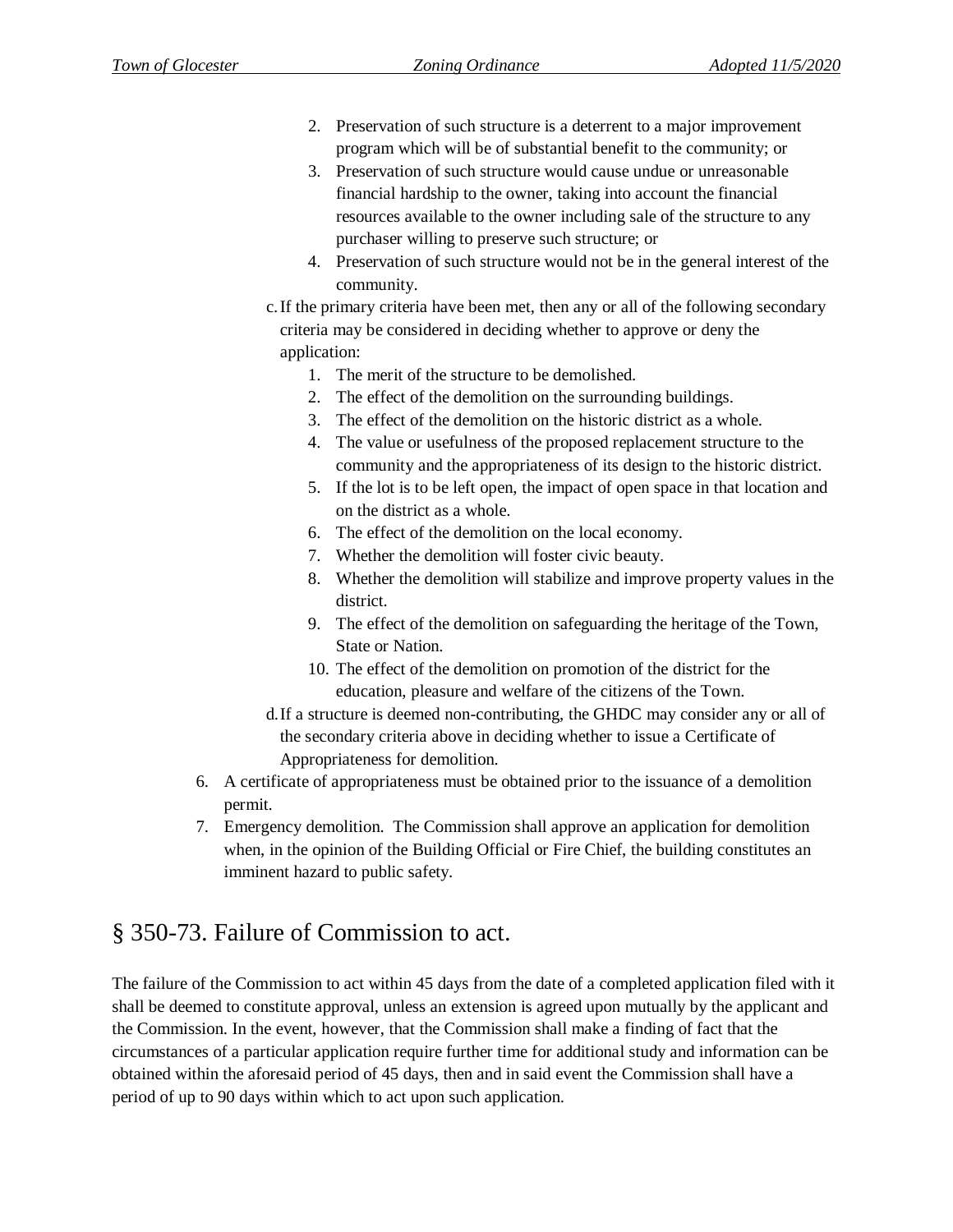# § 350-74. Advisory role of Commission.

In order to assist the Town of Glocester, its agencies, boards, commissions, staff and Council on matters of historic preservation, the Commission may provide its expertise and advice as appropriate.

# § 350-75. Exceptions.

Nothing in this article shall be construed to prevent painting, routine maintenance or repair of any structure within the Historic District, provided that such maintenance or repair does not result in any change of design, type of material, color, or appearance of the structure or appurtenances; nor shall anything in this article be construed to prevent the construction, alteration, repair, moving or demolition of any structure under permit issued by the Building Official prior to the passage of this article.

# § 350-76. Violations and penalties.

Where there is a violation of any of the provisions of this article or of any action taken thereunder, the Building Official, through the Town Solicitor, shall institute an appropriate action to prevent, enjoin, abate, or remove such violation.

# § 350-77. Appeals.

Any person aggrieved by a decision of the Historic District Commission shall have the right to appeal such decision to the Zoning Board of Review. When hearing appeals from Commission decisions the Zoning Board of Review shall not substitute its own judgment for that of the Commission, but must consider the issue upon the findings and the record of the Commission. The Zoning Board of Review shall not reverse a Commission decision except on a finding of prejudicial procedural error, clear error or lack of support by the weight of the evidence in the record. The Zoning Board of Review shall put all decisions on appeal in writing. The Zoning Board of Review shall articulate and explain the reasons and bases of each decision on the record, and the Zoning Board of Review shall send a copy of the decision to the applicant and to the Historic District Commission. Any person aggrieved by a decision of the Zoning Board of Review on a matter appealed under this article may apply to the Superior Court of Rhode Island.

## § 350-78. Enforcement.

The Building Official, through the Town Solicitor, may bring an action against any property owner who fails to comply with the requirements of this article. Such actions shall be brought in the Superior Court having jurisdiction where the violation occurred or is likely to occur. Plaintiffs may seek restraining orders and injunctive relief to restrain and enjoin violations or threatened violations of this article.

### § 350-79. Amendments.